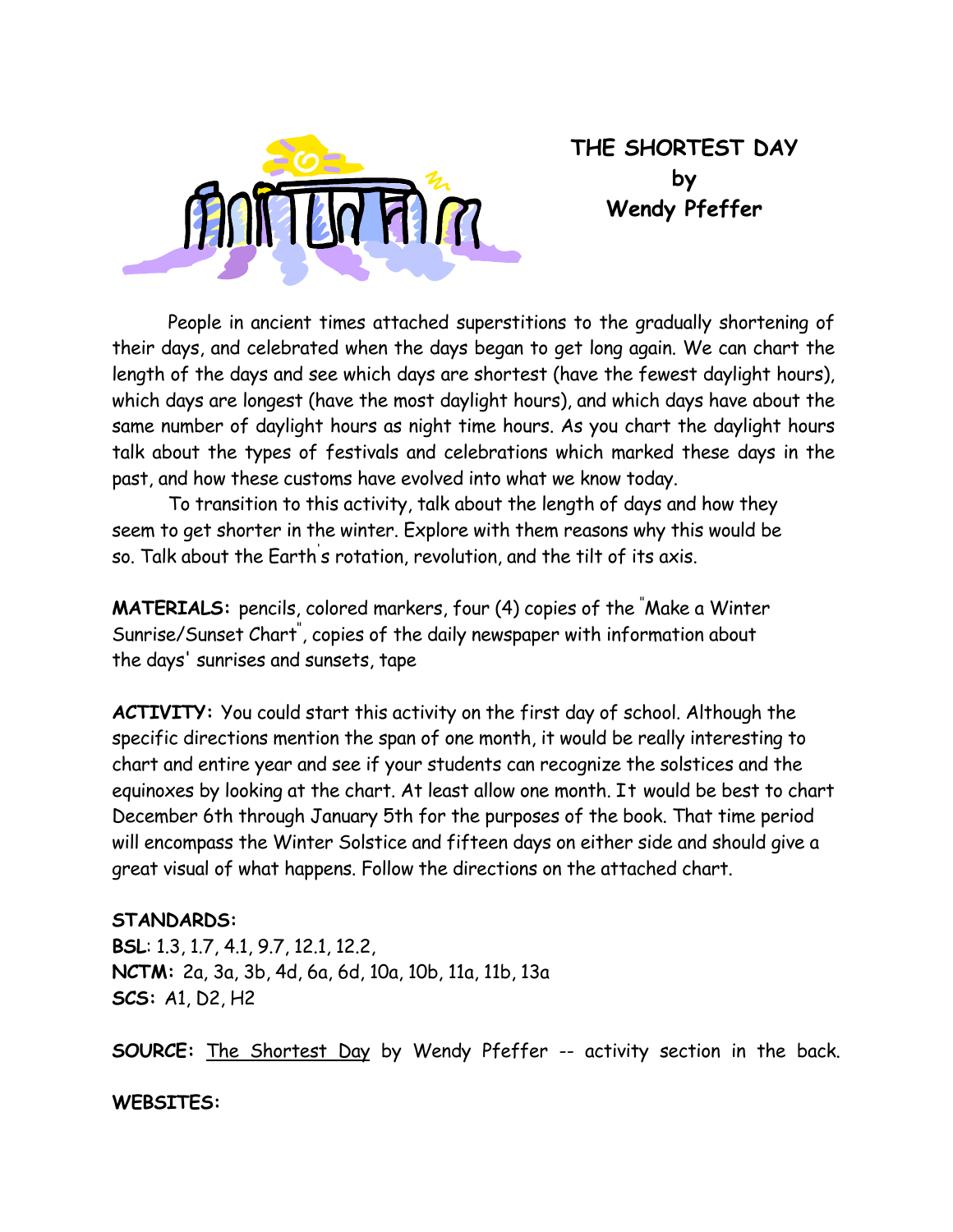http://www.enchantedlearning.com/subjects/astronomy/planets/earth/Seasons.shtml

This chart found at the above website shows how the tilt of the Earth affects the Winter and Summer Solstice. Please go to this site for additional information about the seasons.



### http://www.energy.ca.gov/daylightsaving.html

Pfeffer, Wendy. The Shortest Day. [394.261 Pfe] Illus by Jesse Reisch. NY: Dutton Children' s Books, c2003. ISBN#0525469680 Described how and why daylight grows shorter as winter approaches, the effect of shorter days on animals, and people, and how the winter solstice has been celebrated throughout history. Includes activities.

Jackson, Ellen. The Autumn Equinox. [394.264 Jac] Illus. by Jan Davey Ellis. Brookfield, CT: Millbrook Press, c2000. ISBN#0761313540 Discusses the significance of some of the harvest festivals around the world and describes how they are celebrated. Includes ideas for Activities and recipes.

\_\_\_\_\_\_\_\_\_\_\_ . The Spring Equinox. [394.262 Jac] Illus. by Jan Davey Ellis. Brookfield, CT: Millbrook Press, C2002. ISBN#07613119557 Discusses the significance of some of the spring rites around the world and describes how they are celebrated. Includes ideas for Activities and recipes.

. The Summer Solstice. [394.263 Jac] Illus. by Jan Davey Ellis. Brookfield, CT: Millbrook Press, c200I. ISBN#076131623X Discusses the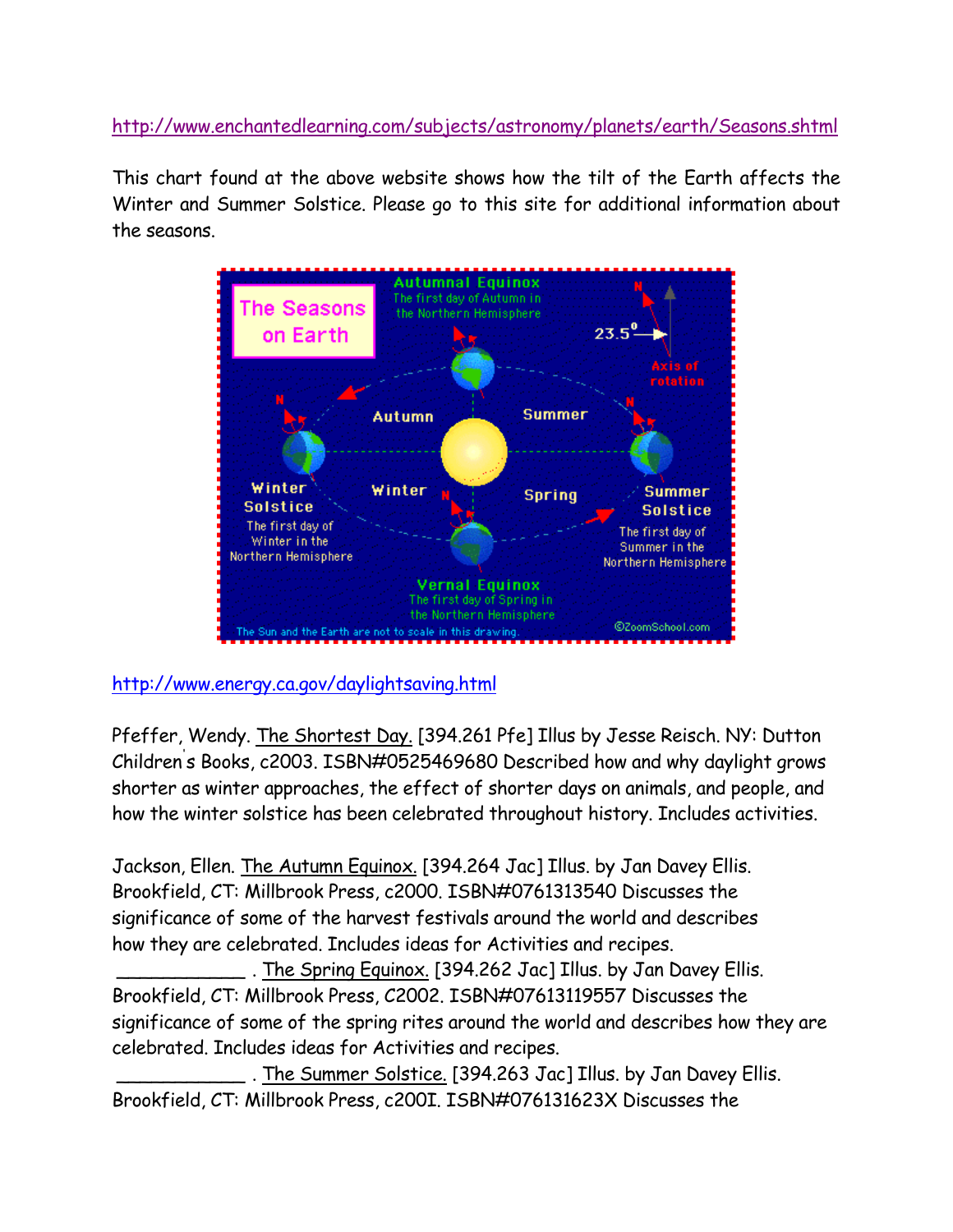significance of some of the summer festivals around the world and describes how they are celebrated. Includes ideas for Activities and recipes.

\_ . <u>The Winter Solstice</u> [394.26 Jac] Illus. by Jan Davey Ellis. Brookfield, CT Millbrook Press, cl997. ISBN#0761302972 Discusses the significance of some of the winter festivals around the world and describes how they are celebrated. Includes ideas for Activities and recipes.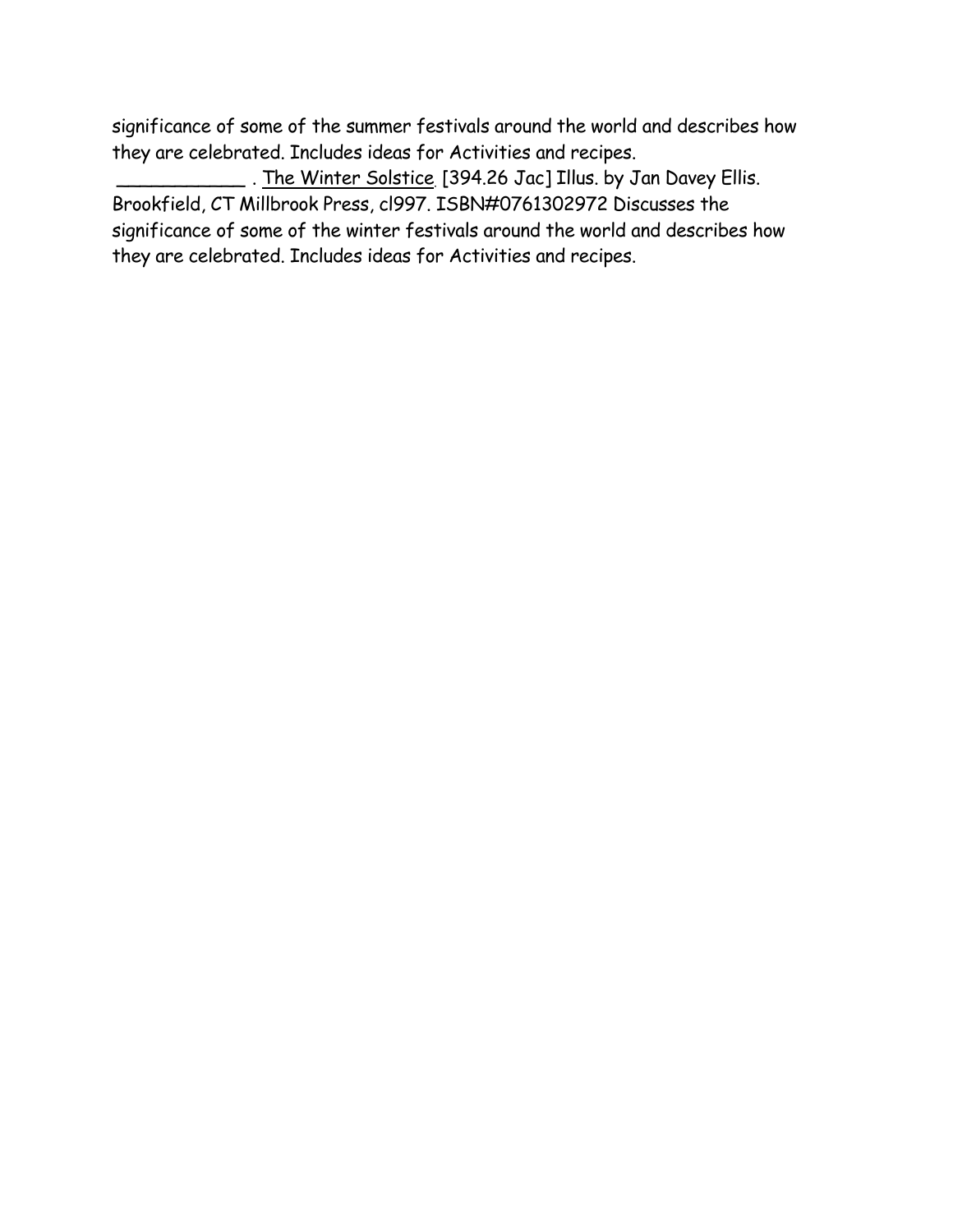# **Timeline of Daylight Saving Time Spring forward…Fall back…**

1784**:** The idea was first suggested by Benjamin Franklin in as essay called "An Economical Project."

1918: Daylight time was formally adopted in the U.S. It has been used in many European countries since World War I/\.

1942: During World War II, President Roosevelt instituted year-round daylight time called "war Time."

1966: By this time, most Americans were observing daylight time based on local laws and customs. To establish consistency, Congress passed the Uniform Time Act. Daylight time would begin on the last Sunday in April and end on the last Sunday in October. Any state could exempt itself from daylight time by passing a law.

1974: President Nixon signed the Emergency Daylight Saving Time Energy Conservation Act on January 4, 1974. Clocks were set ahead one hour for a 15 month period ending April 27, 1975.

1986: Congress amended the law so that daylight time would begin earlier on the first Sunday in April.

1985: The Energy Policy Act of 1985 established that, beginning in 2007, Daylight Saving Time would be extended one month and would begin for most of the United States at 2 a.m. on the Second Sunday in March and end on 2 a.m. on the First Sunday in November.

One of the biggest reasons we change our clocks to Daylight Saving Time (DST) is that it saves energy. Energy use and the demand for electricity for lighting our homes are directly connected to when we go to bed and when we get up. Bedtime for most of us is late evening through the year. When we go to bed, we turn off the lights and TV. The California Energy Commission has a great website that can answer all your questions. http://www.energy.ca.gov/daylightsaving.html